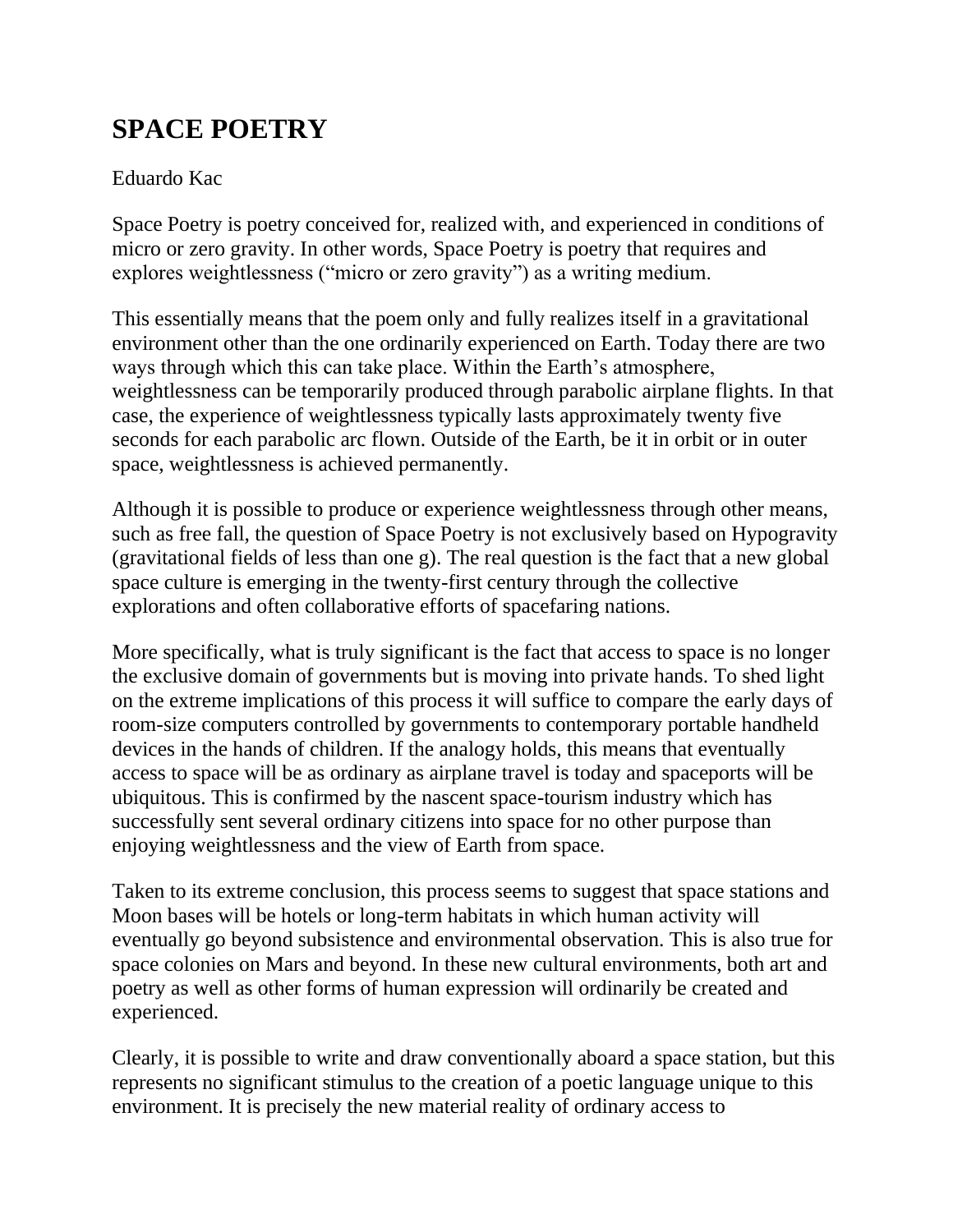weightlessness and space that creates the cultural context for the emergence of a genuine Space Poetry.

I call "gravimorphism" or "gravitropism" the process through which gravity conditions all forms and behaviors created on Earth, including art and poetry. It may be a truism to state that gravity has a fundamental effect on our sensibility and the physical world and that it necessarily conditions art and poetry as well. However, it is far from obvious to ask what new artistic and poetic forms and experiences can be created if both creators and audiences/participants are free from this constraint. Materials and living organisms behave differently in weightlessness. For example : a letter "O" can be created as a sphere by the release of water in open space, and another letter "O" can be created as an air bubble within it.

I use the terms "gravimorphism" or "gravitropism" in art and poetry to underscore the fact that gravity plays a fundamental role in the forms and events we are able to create on Earth, and that forms and events created in zero gravity to be experienced in the same environment can be radically different. In 1986 I proposed to send a holopoem (entitled "Ágora") to the Andromeda galaxy, as an early exploration of space poetry. In holopoetry, since 1983 I had already articulated some possibilities of poetry freed from the effects of gravity, since holographic poems are written with light and are thus weightless. The holopoem "Ágora"(Agora) was meant both as an extension of holopoetry as well as a communication gesture, a symbolic photonprobe towards imagined inhabitants of our neighbor galaxy. I first wrote about gravimorphic/gravitropic forms and events in 1987, while articulating the theory of holopoetry, with its protean linguistic events floating and changing in space, freed from material and gravitational constraints. In my original text I stated: "As we experience massless optical volumes — focused luminous vibrations suspended in the air — "gravitropism" (form conditioned by gravity) makes way for "an tigravitropism" (creation of new forms not conditioned by gravity), freeing the mind from the cliches of the physical world and challenging the imagination". I coined the word "antigravitropism" to retain the affirmative quality of negating or neutralizing gravity.

Space Poetry is time-based in the sense that there is an internal temporal logic to each poem. It is performative, since the body of the reader is weightless and thus engaged in a particular kinesthetic readerly experience. Space poems are naturally close to the visual arts and other disciplines since they are not meant to exist in a book, but in weightlessness. They use few words (potentialized semantically through the exploration of the behavior of materials in weightlessness) and often involve direct participation of the reader. As importantly, space poems produce new antigravimorphic syntaxes.